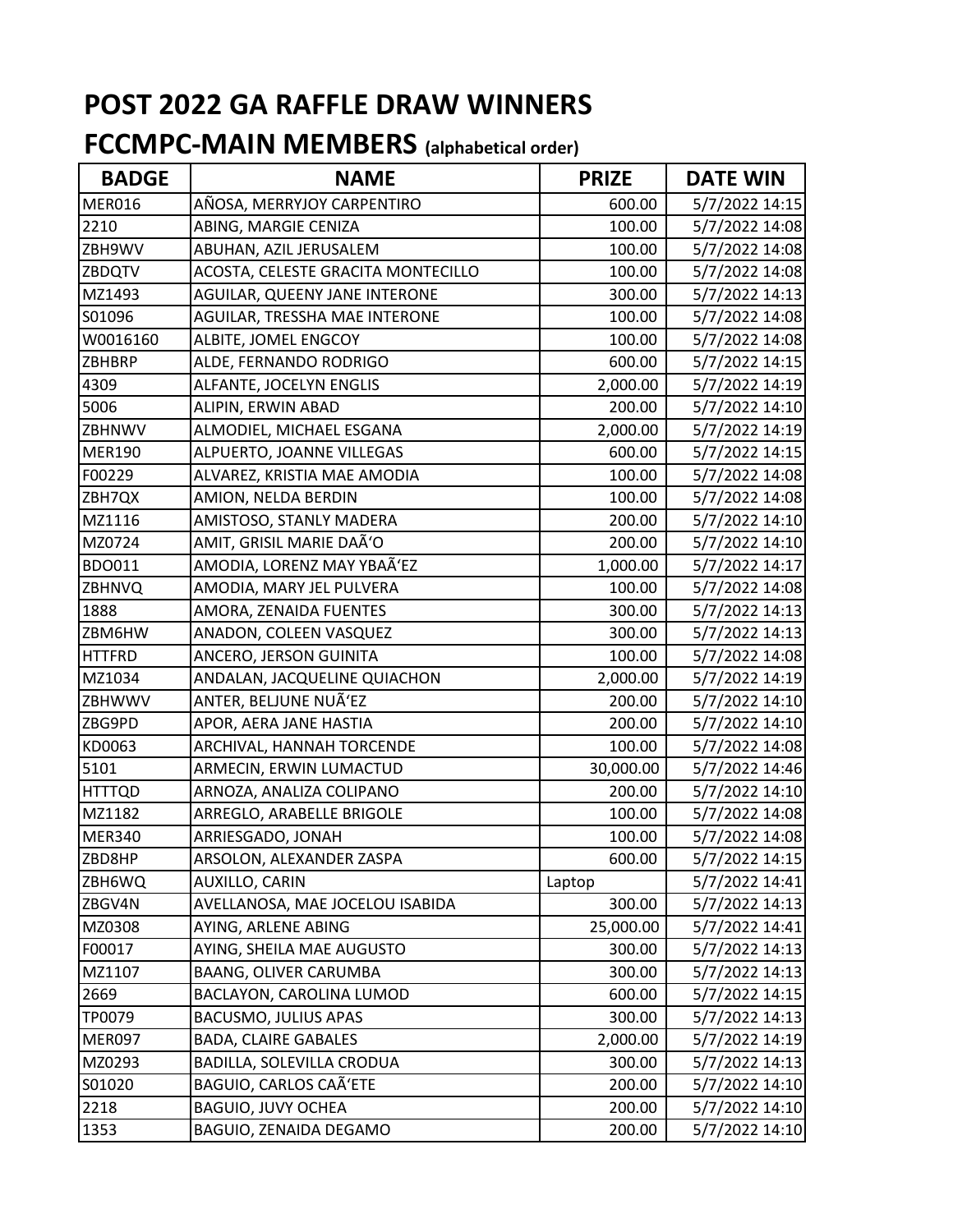| <b>BADGE</b>      | <b>NAME</b>                        | <b>PRIZE</b> | <b>DATE WIN</b> |
|-------------------|------------------------------------|--------------|-----------------|
| MZ1497            | <b>BAHIO, ERNIEBETH SENINING</b>   | 100.00       | 5/7/2022 14:08  |
| MZ1652            | <b>BAHIO, LETTE SHIEL YUNGCO</b>   | 300.00       | 5/7/2022 14:13  |
| MZ0945            | BALDIVINO, ANNABEL PATATAG         | 25,000.00    | 5/7/2022 14:42  |
| S01178            | BANILAR, SHERALYN LABRADO          | 100.00       | 5/7/2022 14:08  |
| MZ0730            | BARITUA, GLEEN CAGULADA            | 5,000.00     | 5/7/2022 14:20  |
| W0017943          | BARRERA, QUEENIE YRIARTE           | 200.00       | 5/7/2022 14:10  |
| MZ0946            | <b>BARRIGA, NENITA JUDILLA</b>     | 600.00       | 5/7/2022 14:15  |
| 5713              | BARTOLO, MARLON DAVID              | 300.00       | 5/7/2022 14:13  |
| 4080              | BATAC, NOEL MAGALLANES             | 200.00       | 5/7/2022 14:10  |
| MZ1386            | <b>BATOCTOY, CRECILDA RABOR</b>    | 200.00       | 5/7/2022 14:10  |
| MZ0285            | <b>BAYLEN, MARGIE ECONAS</b>       | 15,000.00    | 5/7/2022 14:31  |
| MER049            | BECADA, CRESIEL REGASAJO           | 200.00       | 5/7/2022 14:10  |
| 10089             | BENIDA, SERGIA ARANAS              | 600.00       | 5/7/2022 14:15  |
| 2579              | BERAME, IMELDA AMOIN               | 100.00       | 5/7/2022 14:08  |
| S00976            | BERDIN, SINFRONIA REDELOSA         | 300.00       | 5/7/2022 14:13  |
| ZBMB6X            | BERMOY, JOSEPH MARC DELA CALZADA   | 25,000.00    | 5/7/2022 14:43  |
| MZ1576            | BIATINGO, EDUARD UGDIMAN           | 200.00       | 5/7/2022 14:10  |
| <b>MER013</b>     | <b>BONGO, EMILY PROVIDA</b>        | 300.00       | 5/7/2022 14:13  |
| ZBHZ4W            | BONTOL, MARK VINCENT PEPITO        | 10,000.00    | 5/7/2022 14:27  |
| S01184            | BOOC, DOMINIC PANGANIBAN           | 2,000.00     | 5/7/2022 14:19  |
| 6298              | BORBON, MAE THERESE YBAÃ'EZ BERDIN | 300.00       | 5/7/2022 14:13  |
| OF0309            | BORCES, MARIA ANN ARCHIVAL         | 2,000.00     | 5/7/2022 14:19  |
| MZ1237            | BUENCONSEJO, ROSARIO FORZADO       | 200.00       | 5/7/2022 14:10  |
| ZBHQJQ            | BULAY, JOHN PAUL ACAPOLCO          | 300.00       | 5/7/2022 14:13  |
| MZ1698            | <b>BUSTOS, MODESTA SAYCON</b>      | 200.00       | 5/7/2022 14:10  |
| MZ1516            | CABANADA, ALJUN BETOY              | 600.00       | 5/7/2022 14:15  |
| MZ1461            | CABASE, THELMA EGOY                | 2,000.00     | 5/7/2022 14:19  |
| ZBHHZR            | CABATAÃ'A, LEYCEREE JUMAO-AS       | 200.00       | 5/7/2022 14:10  |
| ZBHC3P            | CALIBUGAN, JOSE MARI AUXILIO       | 600.00       | 5/7/2022 14:15  |
| $\overline{2186}$ | CALUMBA, GLENDA PINOTE Y.          | 5,000.00     | 5/7/2022 14:20  |
| MZ0310            | CAMPAY, MICHAEL PATONG             | 2,000.00     | 5/7/2022 14:19  |
| W0017378          | CANONO, GERALD MENDOZA             | 15,000.00    | 5/7/2022 14:32  |
| S01202            | CANUMAY, ANE YGAY                  | 100.00       | 5/7/2022 14:08  |
| ZBHR7W            | CAPUTE, IRISH HERMOSILA            | 200.00       | 5/7/2022 14:10  |
| 5919              | CAPUYAN, RENILDO RAMONEDA          | 100.00       | 5/7/2022 14:08  |
| MZ0509            | CARALDE, KAREN IGOT                | Laptop       | 5/7/2022 14:39  |
| ZBDGXW            | CARPENTERO, CHRISTIAN LEE HERNANI  | 100.00       | 5/7/2022 14:08  |
| 4228              | CARPENTERO, HELMA MINGUEZ          | 100.00       | 5/7/2022 14:08  |
| ZBNXWB            | CARVAJAL, RAMIL JR. ARENDAIN       | 200.00       | 5/7/2022 14:10  |
| 6348              | CASUL, ASISSA CESAR                | 200.00       | 5/7/2022 14:10  |
| MZ0716            | CLARABAL, ZENAIDA DURANGPARANG     | 600.00       | 5/7/2022 14:15  |
| MZ1445            | COLUMNA, LEAH GERBOLINGA           | 100.00       | 5/7/2022 14:08  |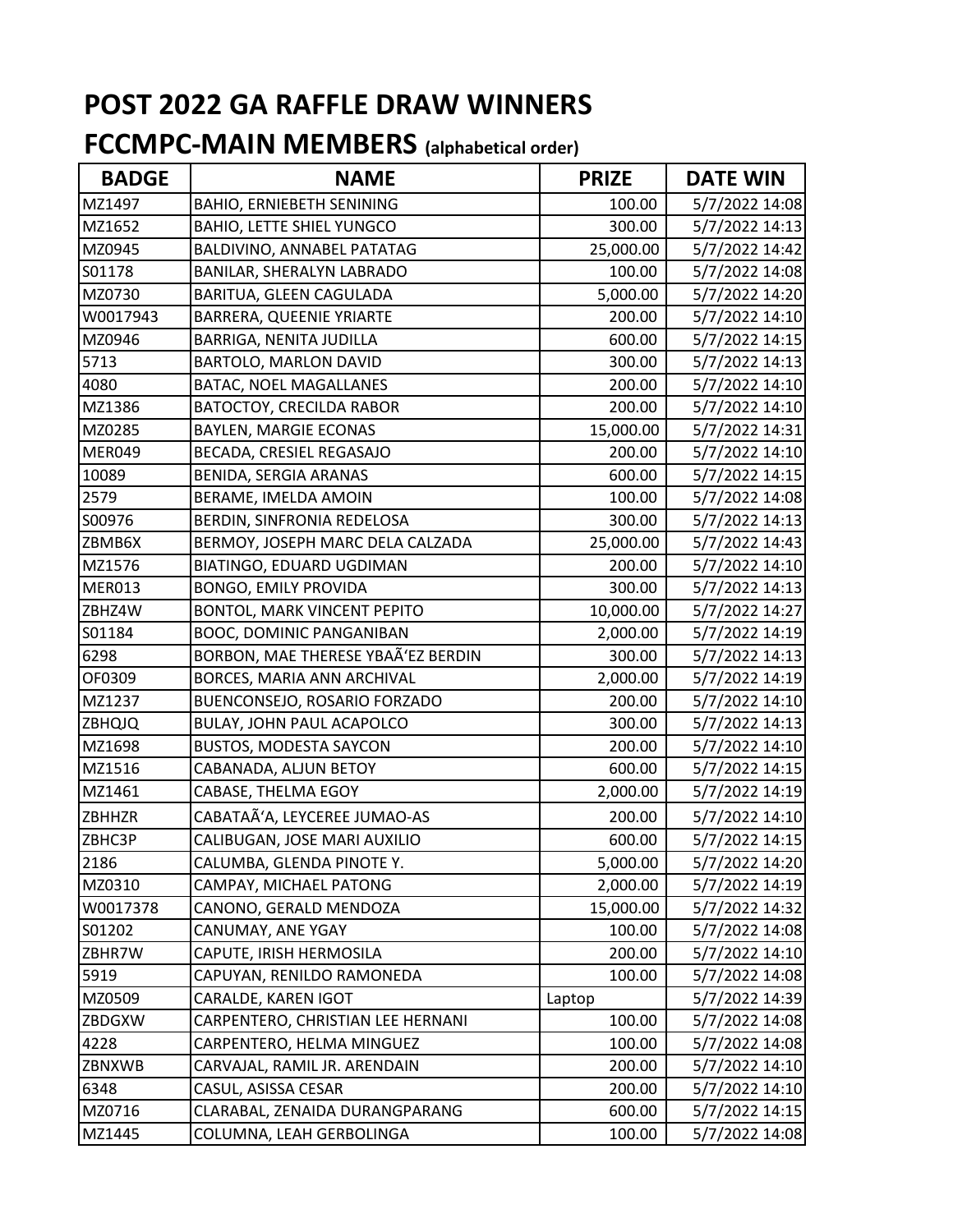| <b>BADGE</b>  | <b>NAME</b>                       | <b>PRIZE</b> | <b>DATE WIN</b> |
|---------------|-----------------------------------|--------------|-----------------|
| <b>HTTQYD</b> | COSTINAR, JENILYN SANICO          | 600.00       | 5/7/2022 14:15  |
| <b>MER313</b> | CUIZON, MA. DELINE BUICO          | 100.00       | 5/7/2022 14:08  |
| 1167          | <b>CUIZON, NILDA PINO</b>         | 100.00       | 5/7/2022 14:08  |
| S00571        | CULTURA, ROY BACHARO              | 30,000.00    | 5/7/2022 14:47  |
| <b>ZBGNQN</b> | CURATO, REMEGIO JR. DUMAGAN       | 100.00       | 5/7/2022 14:08  |
| S00604        | DADOR, NERIZZA CATIWALA-AN        | 200.00       | 5/7/2022 14:10  |
| 4464          | DADULA, LEAH PADERNAL             | 200.00       | 5/7/2022 14:10  |
| TP0207        | DAJAO, ROXANNE MONTILLA           | 300.00       | 5/7/2022 14:13  |
| <b>HTTMTD</b> | DALIGDIG, FRANCIS GRACE ALISON    | 100.00       | 5/7/2022 14:08  |
| <b>ARC066</b> | DAMOS, MARU VELOSO                | 100.00       | 5/7/2022 14:08  |
| 4035          | DANIEL, MARISTELA SUAN            | 2,000.00     | 5/7/2022 14:19  |
| MZ1448        | DARAY, GENARO JR. TANGKAWAN       | 300.00       | 5/7/2022 14:13  |
| MZ1447        | DARAY, ROSEMARIE YAUN             | 300.00       | 5/7/2022 14:13  |
| ZBH3BW        | DE ATRAS, CHRISTIAN LIMBAGA       | 15,000.00    | 5/7/2022 14:32  |
| 4015          | DE LOS REYES, MERIAM CABANDO      | 200.00       | 5/7/2022 14:10  |
| 5954          | DE PIO, JOCELYN AURELIO           | 200.00       | 5/7/2022 14:10  |
| 4261          | DEGAMO, ALVIN AMORES              | 100.00       | 5/7/2022 14:08  |
| 4036          | DEGORIO, MALYN D.                 | 25,000.00    | 5/7/2022 14:44  |
| S00766        | DEL CASTILLO, ANNE ANESLAGON      | 100.00       | 5/7/2022 14:08  |
| <b>DEO006</b> | DELA CERNA, ANNIE MAGAÃ'A         | 200.00       | 5/7/2022 14:10  |
| F00121        | DELA CRUZ, DIANNE MARIE KILANTANG | 300.00       | 5/7/2022 14:13  |
| <b>ZBHQVQ</b> | DEMIAR, MARY CHRIS LIMALIMA       | 200.00       | 5/7/2022 14:10  |
| ZBHB6Y        | DESPI, ERNESTO JR. CARAMONTE      | 200.00       | 5/7/2022 14:10  |
| MZ1540        | DIAZ, MA. THERESA GABUYA          | 10,000.00    | 5/7/2022 14:24  |
| ZBF68H        | DINOY, APRIL MAE POGOY            | 600.00       | 5/7/2022 14:15  |
| S00374        | DIVINAGRACIA, MANILYN BULAY       | 15,000.00    | 5/7/2022 14:30  |
| 4984          | DOMING, ROMEL SADILI              | 300.00       | 5/7/2022 14:13  |
| S00960        | DUARTE, JOEL PACTO                | 100.00       | 5/7/2022 14:08  |
| 5311          | DUNGOG, LIZIEL SATORRE            | 100.00       | 5/7/2022 14:08  |
| MZ0763        | EA, IVY BOOC                      | 300.00       | 5/7/2022 14:13  |
| ZBCP3X        | ELEVERA, AIRYS PAPALID            | 100.00       | 5/7/2022 14:08  |
| ZBN4WC        | ELORIAGA, KYLE ARIANE             | 100.00       | 5/7/2022 14:08  |
| ZBH84C        | EMIT, MARYBETH CARNALNA           | 200.00       | 5/7/2022 14:10  |
| W0018176      | ENAD, CRISTINE MARIE PEREZ        | 15,000.00    | 5/7/2022 14:28  |
| 2944          | ENRIQUEZ, DOLORES OMOLON          | 1,000.00     | 5/7/2022 14:17  |
| KD0164        | ERANA, NOVO JOSEPH ALIVIO         | 2,000.00     | 5/7/2022 14:19  |
| MZ0851        | ESCARTIN, MARINEL BADAY           | 300.00       | 5/7/2022 14:13  |
| 6157          | ESCOBEDO, MARICEL VILLACERAN      | 200.00       | 5/7/2022 14:10  |
| <b>ARC057</b> | ESPERANZA, ANALYN BRIOL           | 100.00       | 5/7/2022 14:08  |
| 3183          | ESPINA, MA. CHONA CHUCHIE TUDTUD  | 100.00       | 5/7/2022 14:08  |
| 3210          | ESPINOSA, CEFERINO DAÃ'O          | 200.00       | 5/7/2022 14:10  |
| 40024         | ESTORBA, MARILOU TOREON           | 1,000.00     | 5/7/2022 14:17  |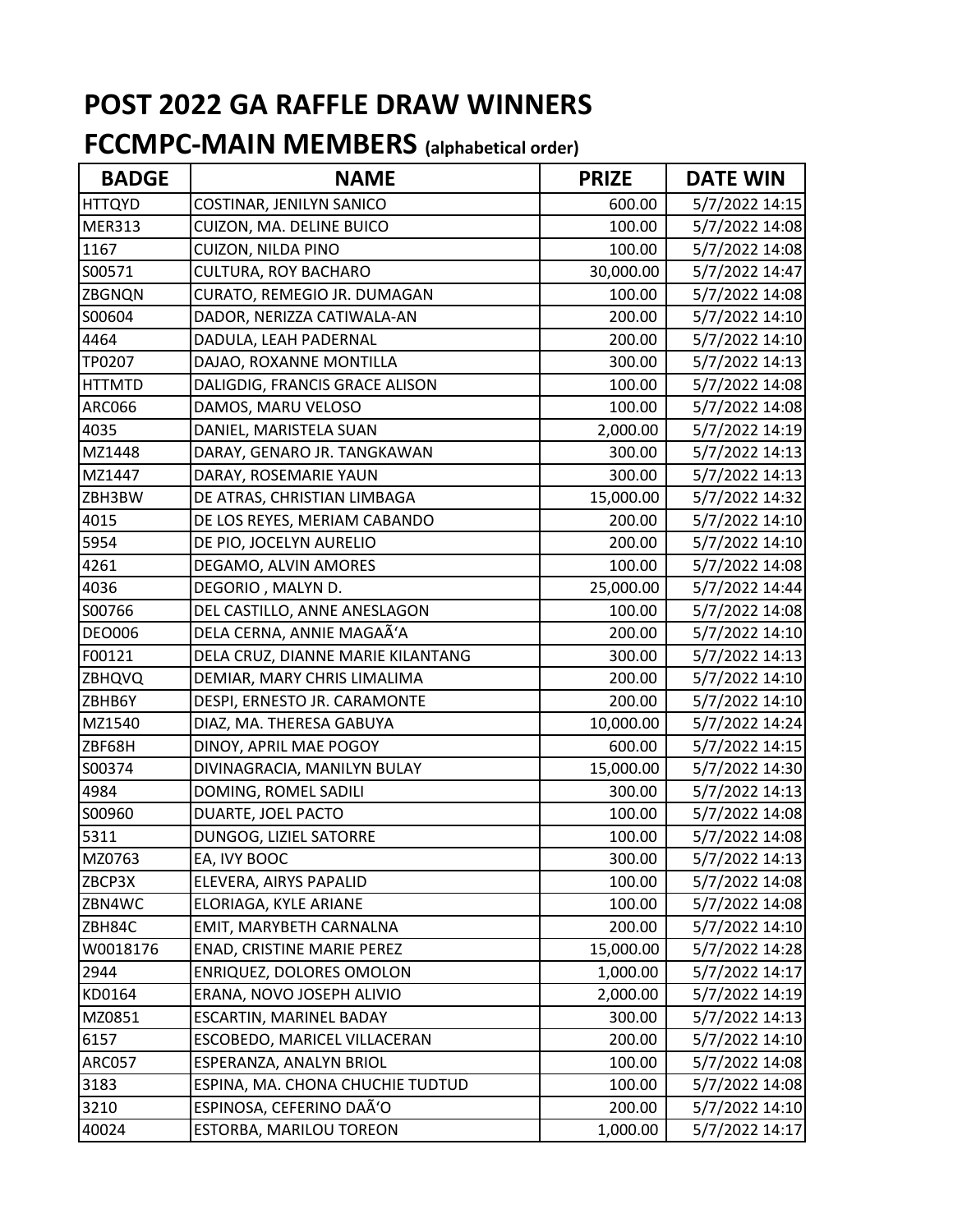| <b>BADGE</b>  | <b>NAME</b>                           | <b>PRIZE</b> | <b>DATE WIN</b> |
|---------------|---------------------------------------|--------------|-----------------|
| ZBH6XQ        | ESTRERA, JOHNREL MEMBREVE             | 200.00       | 5/7/2022 14:10  |
| S00817        | EVACITAS, MARIA CHONA RUBIN           | 2,000.00     | 5/7/2022 14:19  |
| OF0376        | FEDERIZO, MELOGEAN PESALBER           | 300.00       | 5/7/2022 14:13  |
| <b>MER110</b> | FLORES, ELAMAE SENERPIDA              | 200.00       | 5/7/2022 14:10  |
| HTT9YD        | FLORES, KIT JUSTINE ZAMORA            | 300.00       | 5/7/2022 14:13  |
| F00137        | FRIAS, JERRY JOVEN                    | 600.00       | 5/7/2022 14:15  |
| <b>HTTZTD</b> | GACRAMA, BERNADETH ROSALES            | 200.00       | 5/7/2022 14:10  |
| ZBJ8VG        | GALULA, MHYRELLE ESTROGA              | 200.00       | 5/7/2022 14:10  |
| 90106         | <b>GALVE, AMELITA TACULOD</b>         | 200.00       | 5/7/2022 14:10  |
| <b>MER151</b> | <b>GELIG, DORIES NOYNAY</b>           | 200.00       | 5/7/2022 14:10  |
| ZBDD6R        | <b>GEMENTIZA, JUNRY YANA</b>          | 200.00       | 5/7/2022 14:10  |
| TP0170        | GENERALAO, JESSMERE PEPITO            | 100.00       | 5/7/2022 14:08  |
| 3215          | GIMENA, ARLENE CABAHUG                | 600.00       | 5/7/2022 14:15  |
| ZBHZGW        | GINES, JOSEPH JR. SEDILLO             | 300.00       | 5/7/2022 14:13  |
| <b>ZBHTHW</b> | GITGANO, JHERIC OLIVEROS              | 200.00       | 5/7/2022 14:10  |
| ZBG69G        | GITGANO, JOEL NOYNAY                  | 300.00       | 5/7/2022 14:13  |
| <b>ZBHFQW</b> | GOLEZ, SHENNA LALYNE BACAY            | 200.00       | 5/7/2022 14:10  |
| ZBG87Y        | GRANADA, ANNA LYNN OTADOY             | 100.00       | 5/7/2022 14:08  |
| KD0053        | GUBAT, WELLIBERNEIL KRISTIAN FUNDADOR | 200.00       | 5/7/2022 14:10  |
| OF0117        | <b>GUBUAN, AGUSTIN III OMICTIN</b>    | 600.00       | 5/7/2022 14:15  |
| MZ1675        | GUDITO, AMAD HENRY MENDOZA            | 200.00       | 5/7/2022 14:10  |
| 4348          | <b>GUEVARA, JOPEY BOOC</b>            | 5,000.00     | 5/7/2022 14:20  |
| F00098        | GUINITARAN, RODRIGO RAMONEDA          | 100.00       | 5/7/2022 14:08  |
| 557           | GURREA, GAVINA MARTINEZ               | 200.00       | 5/7/2022 14:10  |
| 5166          | <b>GURREA, ROD FRANCIS FLORES</b>     | 15,000.00    | 5/7/2022 14:33  |
| MZ0747        | HERRERA, ANN CHRISLYNN TORRES         | 100.00       | 5/7/2022 14:08  |
| MZ0973        | HONRADA, EDILBERTA PROS               | 100.00       | 5/7/2022 14:08  |
| ZBHNWJ        | ICOY, STARLYN OLOFERNES               | 600.00       | 5/7/2022 14:15  |
| S00345        | IGNALIG, EMMA PACALLES                | 100.00       | 5/7/2022 14:08  |
| MZ1700        | <b>IGOT, IRENE BASE</b>               | 1,000.00     | 5/7/2022 14:17  |
| OF0269        | <b>IGOT, JEVERINE BATICAN</b>         | 300.00       | 5/7/2022 14:13  |
| MZ1527        | IGOY, ANALYN SENERPIDA                | 300.00       | 5/7/2022 14:13  |
| S01183        | ILLUSTRISIMO, NIÃ'O MANSUETO          | 300.00       | 5/7/2022 14:13  |
| W0018107      | ILUSTRISIMO, LEOPOLDO JR. SUAN        | 100.00       | 5/7/2022 14:08  |
| S00589        | INOC, ALVIN TAJANLANGIT               | 200.00       | 5/7/2022 14:10  |
| S00036        | INOC, ISABELLA GELLA                  | 300.00       | 5/7/2022 14:13  |
| OF0359        | <b>INOT, ALONA BAGUIO</b>             | 100.00       | 5/7/2022 14:08  |
| ZBNG6G        | <b>INOT, KENNETH RAY IGOT</b>         | 300.00       | 5/7/2022 14:13  |
| MZ1190        | JARAPAN, JANE ARMINON                 | 1,000.00     | 5/7/2022 14:17  |
| 3469          | JAYME, NEMESIO A. SR.                 | 300.00       | 5/7/2022 14:13  |
| W0017978      | JUAREZ, JESTER CAGALAWAN              | 300.00       | 5/7/2022 14:13  |
| 2667          | JUMAO-AS, FRANCISITA CABIJE           | 100.00       | 5/7/2022 14:08  |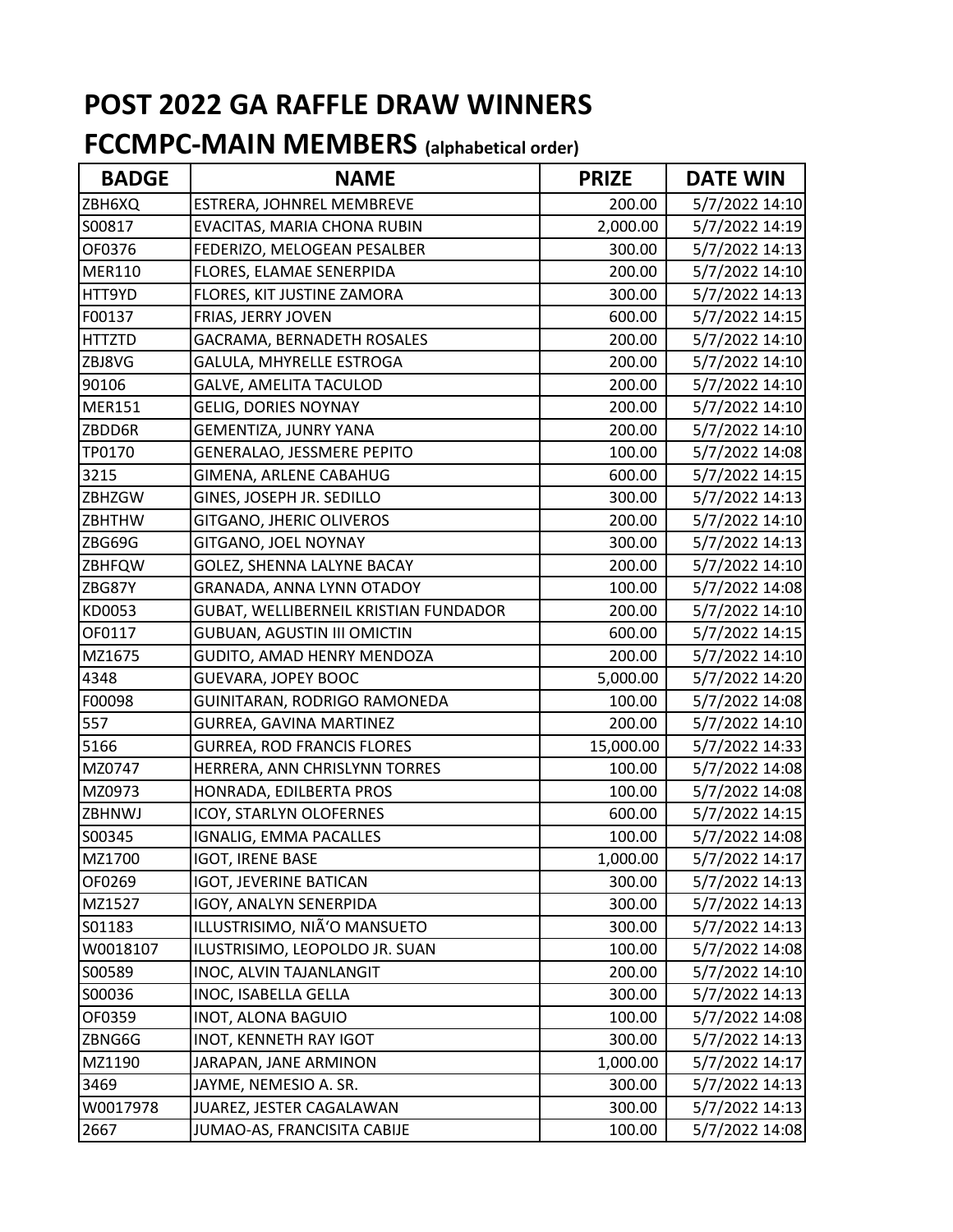| <b>BADGE</b>  | <b>NAME</b>                      | <b>PRIZE</b> | <b>DATE WIN</b> |
|---------------|----------------------------------|--------------|-----------------|
| 5933          | JUMAO-AS, JUNRELE SUPO           | 600.00       | 5/7/2022 14:15  |
| ZBG9ZH        | LACSON, CRISTIAN DAVE ARCILLA    | 600.00       | 5/7/2022 14:15  |
| W0016422      | LANTAPE, BEN LYLE CASTRO         | 600.00       | 5/7/2022 14:15  |
| AMS005        | LAURON, GILBERT MAGLASANG        | 1,000.00     | 5/7/2022 14:17  |
| MZ1172        | LAURON, JACQUELINE ROA           | 300.00       | 5/7/2022 14:13  |
| W0016171      | LEGASPINO, DAVE MONTESCLAROS     | 200.00       | 5/7/2022 14:10  |
| 5401          | LIM, DANILO MAYOL                | 200.00       | 5/7/2022 14:10  |
| S00791        | LIMPANGOG, MELONA POTOT          | 100.00       | 5/7/2022 14:08  |
| ZBFYGJ        | LOZANO, MELVIN YMBONG            | 200.00       | 5/7/2022 14:10  |
| 2989          | LUGO, HELEN YBAÃ'EZ              | 300.00       | 5/7/2022 14:13  |
| W0018023      | LUMANTAS, REY PETER III OLINO    | 300.00       | 5/7/2022 14:13  |
| 2269          | LUMAYAG, GLENDA AUGUSTO          | 100.00       | 5/7/2022 14:08  |
| MZ1281        | MACALISANG, ROLYN LEOPOLDO       | 200.00       | 5/7/2022 14:10  |
| <b>MER221</b> | MAESTRE, EXCEL GALLAMASO         | 2,000.00     | 5/7/2022 14:19  |
| S00673        | MAGAÑA, JOSIE MARIE HIBANADA     | 2,000.00     | 5/7/2022 14:19  |
| 2869          | MAG-ASO, RACHEL COSEP            | 600.00       | 5/7/2022 14:15  |
| <b>DIK009</b> | MAHILOM, RAQUEL ARTIAGA          | 1,000.00     | 5/7/2022 14:17  |
| S00524        | MAHINAY, ARMAN APARICE           | 100.00       | 5/7/2022 14:08  |
| 3806          | MALAHOS, LOVELLA TAGHOY          | 100.00       | 5/7/2022 14:08  |
| MZ1446        | MALUBAY, RAQUEL ANDALES          | 100.00       | 5/7/2022 14:08  |
| ZBMH4J        | MAMUGAY, JOHN MICHAEL            | 200.00       | 5/7/2022 14:10  |
| MZ1601        | MANAGAY, MARY JANE CALAGO        | 300.00       | 5/7/2022 14:13  |
| <b>MER232</b> | MANATAD, CHRISTIAN JAFETH CASTRO | 200.00       | 5/7/2022 14:10  |
| MZ0117        | MANLAWE, ALBERT MOLINA           | 200.00       | 5/7/2022 14:10  |
| ZBHYWW        | MARAÑAN, HONEY CARVAJAL          | 600.00       | 5/7/2022 14:15  |
| AMS015        | MARCELLANA, AIZA GASALAO         | 200.00       | 5/7/2022 14:10  |
| F00223        | MARFA, CRISTINE KAYE DEGAMO      | 300.00       | 5/7/2022 14:13  |
| ZBMMPV        | MARINDUQUE, KATERINE RICABO      | 2,000.00     | 5/7/2022 14:19  |
| W0015385      | MASINAS, MORITZ MANAGAY          | 2,000.00     | 5/7/2022 14:19  |
| ZBH6RX        | MATA, JOEFRY NEGRE               | 1,000.00     | 5/7/2022 14:17  |
| 6340          | MATA, ROSEMARIE TABADA           | 200.00       | 5/7/2022 14:10  |
| 1324          | MATHEU, LUCITA BONOTAN           | 200.00       | 5/7/2022 14:10  |
| <b>HTTPWD</b> | MATIDIOS, HONEY CHER REMULTA     | 200.00       | 5/7/2022 14:10  |
| MZ1184        | MERCADER, JOCELYN QUIÃ'O         | 1,000.00     | 5/7/2022 14:17  |
| <b>MER286</b> | MIPARANUM, JANET PUSPUS          | 100.00       | 5/7/2022 14:08  |
| MZ1695        | MIRA, MA. CECILIA ESPALDON       | 300.00       | 5/7/2022 14:13  |
| 40021         | MIRAÃ'A, MARISSA PADILLA         | 600.00       | 5/7/2022 14:15  |
| 10085         | MOLINOS, RACHEL FAYE             | 5,000.00     | 5/7/2022 14:20  |
| <b>MER103</b> | MONDARES, MERILYN ALIBO          | 1,000.00     | 5/7/2022 14:17  |
| <b>ZBGXWQ</b> | MONDEJAR, KIER CABAHUG           | 2,000.00     | 5/7/2022 14:19  |
| W0011438      | MONESIT, GINA CABALQUINTO        | 100.00       | 5/7/2022 14:08  |
| MZ0337        | MONLEON, DIOSCORA LAUGLAUG       | 100.00       | 5/7/2022 14:08  |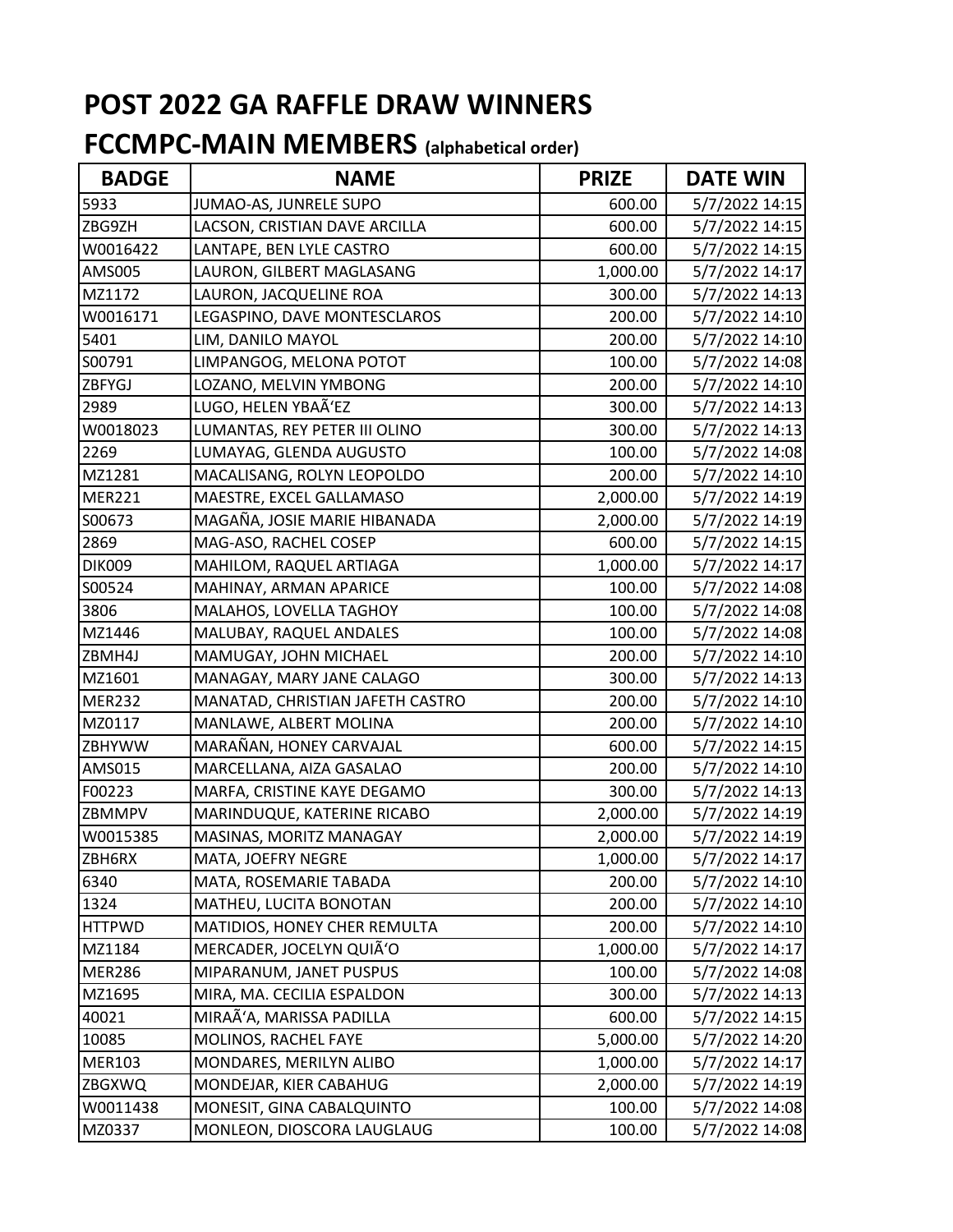| <b>BADGE</b>  | <b>NAME</b>                     | <b>PRIZE</b> | <b>DATE WIN</b> |
|---------------|---------------------------------|--------------|-----------------|
| 5980          | MONTAYRE, CLEVEN COLINA         | 100.00       | 5/7/2022 14:08  |
| <b>MER062</b> | MONTEBON, MONTESSA BELTRAN      | 200.00       | 5/7/2022 14:10  |
| ZBNT9B        | MONTECALVO, RON RON AMAN        | 100.00       | 5/7/2022 14:08  |
| MZ0958        | MONTEMAYOR, LUTCHIE ENDRINA     | 200.00       | 5/7/2022 14:10  |
| <b>ZBHYYW</b> | MONTESCLAROS, BHENG ZABATE      | 300.00       | 5/7/2022 14:13  |
| MZ0478        | MORALES, ROGELIO LAURENTE       | 200.00       | 5/7/2022 14:10  |
| <b>ZBHTTP</b> | NAPOLES, MARIA CHRISTIN ULTRA   | 1,000.00     | 5/7/2022 14:17  |
| ZBN79M        | NAVARRO, MIKE EUVIR RAMIREZ     | Laptop       | 5/7/2022 14:40  |
| <b>MER187</b> | NERI, JAINELY MARIE PERAS       | 100.00       | 5/7/2022 14:08  |
| MZ1320        | NERVIOL, JESUSA ENCLONAR        | 300.00       | 5/7/2022 14:13  |
| 2325          | NGUJO, ANALEE DONGOG            | 1,000.00     | 5/7/2022 14:17  |
| MZ1162        | NGUJO, LYZA MAE GUTANG          | 100.00       | 5/7/2022 14:08  |
| MZ0051        | NOVENO, LEAH LAURENTE           | 1,000.00     | 5/7/2022 14:17  |
| 4240          | OMBOY, FLORIDA TAPDASAN         | 1,000.00     | 5/7/2022 14:17  |
| 6002          | OMOLON, TIFANNY ORTIZA          | 100.00       | 5/7/2022 14:08  |
| OF0179        | ONARIO, AMY CABAHUG             | 600.00       | 5/7/2022 14:15  |
| 6448          | ORBETA, ROBELYN MONTA?EZ        | 2,000.00     | 5/7/2022 14:19  |
| S01280        | ORFANO, GENELYN MALAREJES       | 200.00       | 5/7/2022 14:10  |
| AMS004        | ORGE, MAYONIEL SENO             | 100.00       | 5/7/2022 14:08  |
| 2721          | OTED, IMELDA YBA?EZ             | 200.00       | 5/7/2022 14:10  |
| ZBJRYV        | <b>OUANO, RHONEIL ARO</b>       | 100.00       | 5/7/2022 14:08  |
| <b>HTTZXD</b> | PADAYHAG, JAMIE LUCERO          | 200.00       | 5/7/2022 14:10  |
| 4511          | PAES, HILDA ESTIMAR             | 200.00       | 5/7/2022 14:10  |
| 3986          | PAGADOR, ERIC CERVANTES         | 300.00       | 5/7/2022 14:13  |
| 113           | PALERMO, LUCILA                 | 2,000.00     | 5/7/2022 14:19  |
| S00895        | PAMAYBAY, JANICE CASICAS        | 300.00       | 5/7/2022 14:13  |
| ZBMP3W        | PANGATUNGAN, SHEILA MAE AMISTAD | 100.00       | 5/7/2022 14:08  |
| MZ0495        | PANONCE, ESTELLA LAÃ'A          | 200.00       | 5/7/2022 14:10  |
| <b>HTTTND</b> | PARADERO, JHUNIBHEB TAGLINAO    | 300.00       | 5/7/2022 14:13  |
| 10038         | PARANTAR, GERRY CAÃ'ETE         | 600.00       | 5/7/2022 14:15  |
| <b>ZBNHGF</b> | PARDO-ANO, LIZA SEDENIO         | 300.00       | 5/7/2022 14:13  |
| 6341          | PARTULAN, JANICE ABANGGAN       | 100.00       | 5/7/2022 14:08  |
| <b>HTTRWD</b> | PATIGDAS, ALVIN TRADIO          | 200.00       | 5/7/2022 14:10  |
| KD0052        | PEDROZA, RAMON MIKO III QUIJANO | 300.00       | 5/7/2022 14:13  |
| TP0157        | PELIGRO, MARVIN ABELGAS         | 1,000.00     | 5/7/2022 14:17  |
| <b>HTTBPD</b> | PELORINA, ALJIE RAY BENLOT      | 600.00       | 5/7/2022 14:15  |
| TP0002        | PEPITO, GLENN VILLAMOR          | 600.00       | 5/7/2022 14:15  |
| 6283          | PESTAÑO, MICHAEL DE ANDRES      | 200.00       | 5/7/2022 14:10  |
| 2104          | PILOTA, ANGELA AMISTAD          | 200.00       | 5/7/2022 14:10  |
| MZ1726        | PIQUERO, RENANTE INOT           | 2,000.00     | 5/7/2022 14:19  |
| S00492        | PONDON, DANILO JR. GABINI       | 200.00       | 5/7/2022 14:10  |
| ZBH9WQ        | PRIETOS, BONABE ABELIS          | 100.00       | 5/7/2022 14:08  |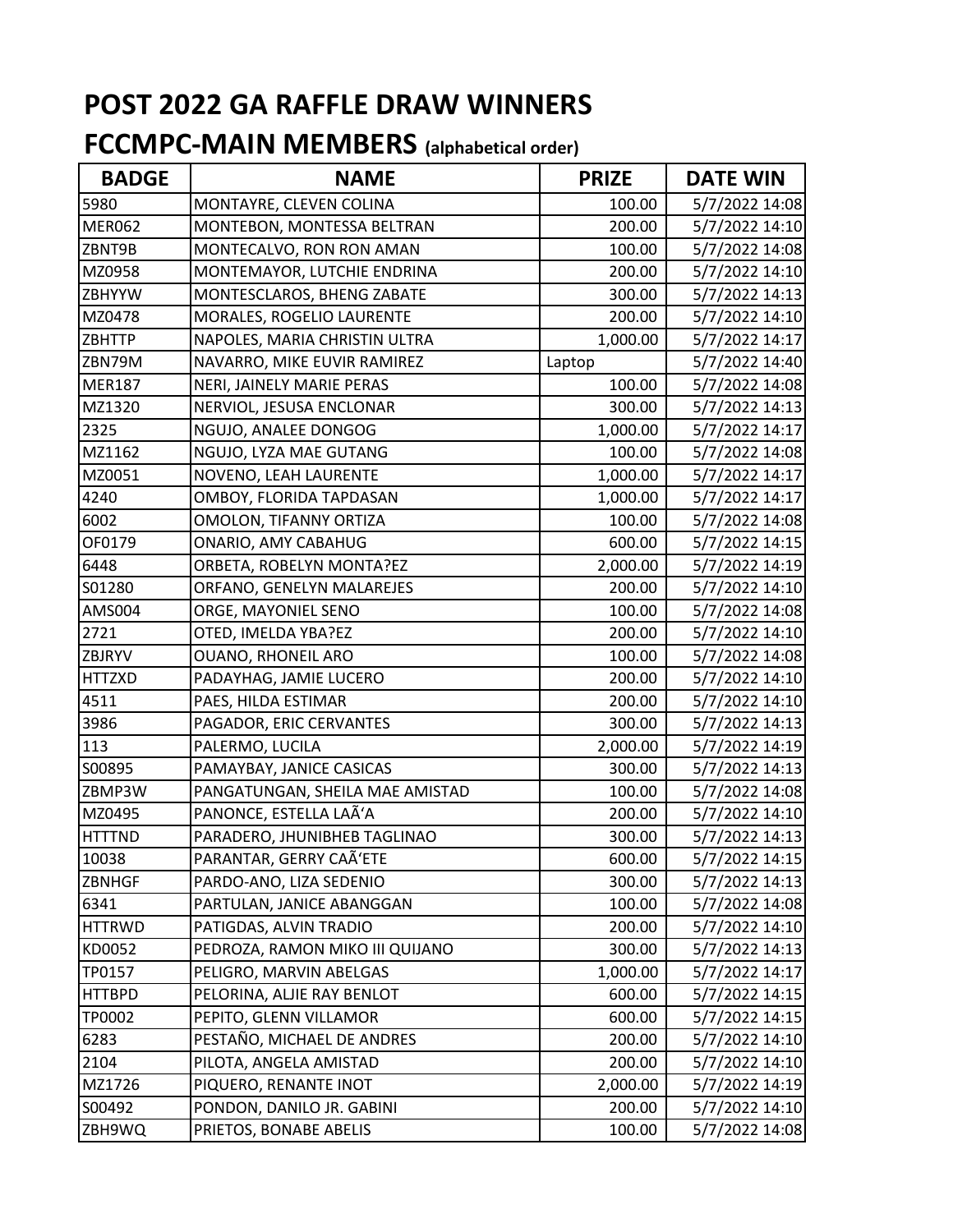| <b>BADGE</b>  | <b>NAME</b>                        | <b>PRIZE</b> | <b>DATE WIN</b> |
|---------------|------------------------------------|--------------|-----------------|
| S00197        | PUSA, NEPOMOCENA                   | 200.00       | 5/7/2022 14:10  |
| 1582          | QUIJANO, ABITA INOT                | 100.00       | 5/7/2022 14:08  |
| TP0214        | RASONABLE, LESLIE CABILES          | 200.00       | 5/7/2022 14:10  |
| <b>MER173</b> | RELLEN, LOAN SEGUISABAL            | 1,000.00     | 5/7/2022 14:17  |
| MZ1613        | RELLON, VIRGINIA ORTEGA            | 1,000.00     | 5/7/2022 14:17  |
| 2086          | REMANESES, RUTH IGOT               | 200.00       | 5/7/2022 14:10  |
| OF0092        | REMOLLO, MYLO JANE DAGATAN         | 100.00       | 5/7/2022 14:08  |
| TP0252        | RETADA, YEORE CLYDE JOROLAN        | 300.00       | 5/7/2022 14:13  |
| 4997          | REVILLA, NEIL ORISON ARONG         | 10,000.00    | 5/7/2022 14:23  |
| W0018602      | REYES, JEROME PATALINGHUG          | 300.00       | 5/7/2022 14:13  |
| 40037         | ROBLES, FRANCIS FEDERICK BERONILLA | 100.00       | 5/7/2022 14:08  |
| MZ1450        | ROCABERTE, JAN WILMAR GIMENEZ      | 200.00       | 5/7/2022 14:10  |
| 40049         | ROSALES, FELIPE M. JR.             | 300.00       | 5/7/2022 14:13  |
| 40010         | ROSALES, RESTILISA VILLARIN        | 300.00       | 5/7/2022 14:13  |
| MZ1288        | ROSIL, EVELYN SUAREZ               | 200.00       | 5/7/2022 14:10  |
| W0016494      | RUIZ, SEAN MICHAEL ASIS            | 10,000.00    | 5/7/2022 14:23  |
| <b>MER284</b> | SABARAT, TARHATA GRANDE            | 600.00       | 5/7/2022 14:15  |
| TP0191        | SAGARINO, RODEL                    | 300.00       | 5/7/2022 14:13  |
| ZBJ8CX        | SAGUBAN, ROQUE RUALER              | 300.00       | 5/7/2022 14:13  |
| <b>DIK039</b> | SAJONIA, JANICE                    | 300.00       | 5/7/2022 14:13  |
| OF0261        | SALAR, JOSEPHINE ORNEDO            | 300.00       | 5/7/2022 14:13  |
| OF0260        | SALAR, WARLITO TELEN               | 5,000.00     | 5/7/2022 14:20  |
| <b>MER142</b> | SANTILLAN, CESARIO JR. CORTES      | 300.00       | 5/7/2022 14:13  |
| 2238          | SARAGA, ELUNEDA D.                 | 100.00       | 5/7/2022 14:08  |
| 4032          | SASAM, FABIAN CYRIL ANTO           | 300.00       | 5/7/2022 14:13  |
| MZ1704        | SATO, SHOICHI VIROS                | 100.00       | 5/7/2022 14:08  |
| MER057        | SEGARINO, FLORALANE LUGAGAY        | 200.00       | 5/7/2022 14:10  |
| MZ1723        | SEGOVIA, JILL ROSETTE RAYMUNDA     | 600.00       | 5/7/2022 14:15  |
| MZ0005        | SENO, AMELIN SALIMBANCOGON         | 300.00       | 5/7/2022 14:13  |
| 4892          | SEPULVEDA, ALENA TERESA LIGUTOM    | 600.00       | 5/7/2022 14:15  |
| <b>HTTFTD</b> | SESANTE, WINCHELYN ANTIPALA        | 300.00       | 5/7/2022 14:13  |
| MZ0685        | SEVILLA, EDEN DELACRUZ             | 10,000.00    | 5/7/2022 14:26  |
| <b>HTTGWD</b> | SIAROT, ALEJANDRO ALIVAR           | 600.00       | 5/7/2022 14:15  |
| TP0222        | SIGON, ANALOU JUMALON              | 2,000.00     | 5/7/2022 14:19  |
| 2601          | SITOY, EMILIA CABIDO               | 100.00       | 5/7/2022 14:08  |
| 6176          | SOLIVA, GRACE MORALDE              | 300.00       | 5/7/2022 14:13  |
| ZBH3JX        | SORELA, ROWENA PADAYOGDOG          | 15,000.00    | 5/7/2022 14:29  |
| 3330          | SORIBA, RESTITUTO III              | 100.00       | 5/7/2022 14:08  |
| OF0394        | SOROÑO, HAIDEE REMULTA             | 300.00       | 5/7/2022 14:13  |
| <b>MER061</b> | SUGAROL, JANNICE ELOPRE            | 600.00       | 5/7/2022 14:15  |
| 6289          | TAÑO, CHARMEIN RUSS SUAN           | 300.00       | 5/7/2022 14:13  |
| ZBM73Y        | TACDORO, SHIRWIL ABAD              | 100.00       | 5/7/2022 14:08  |